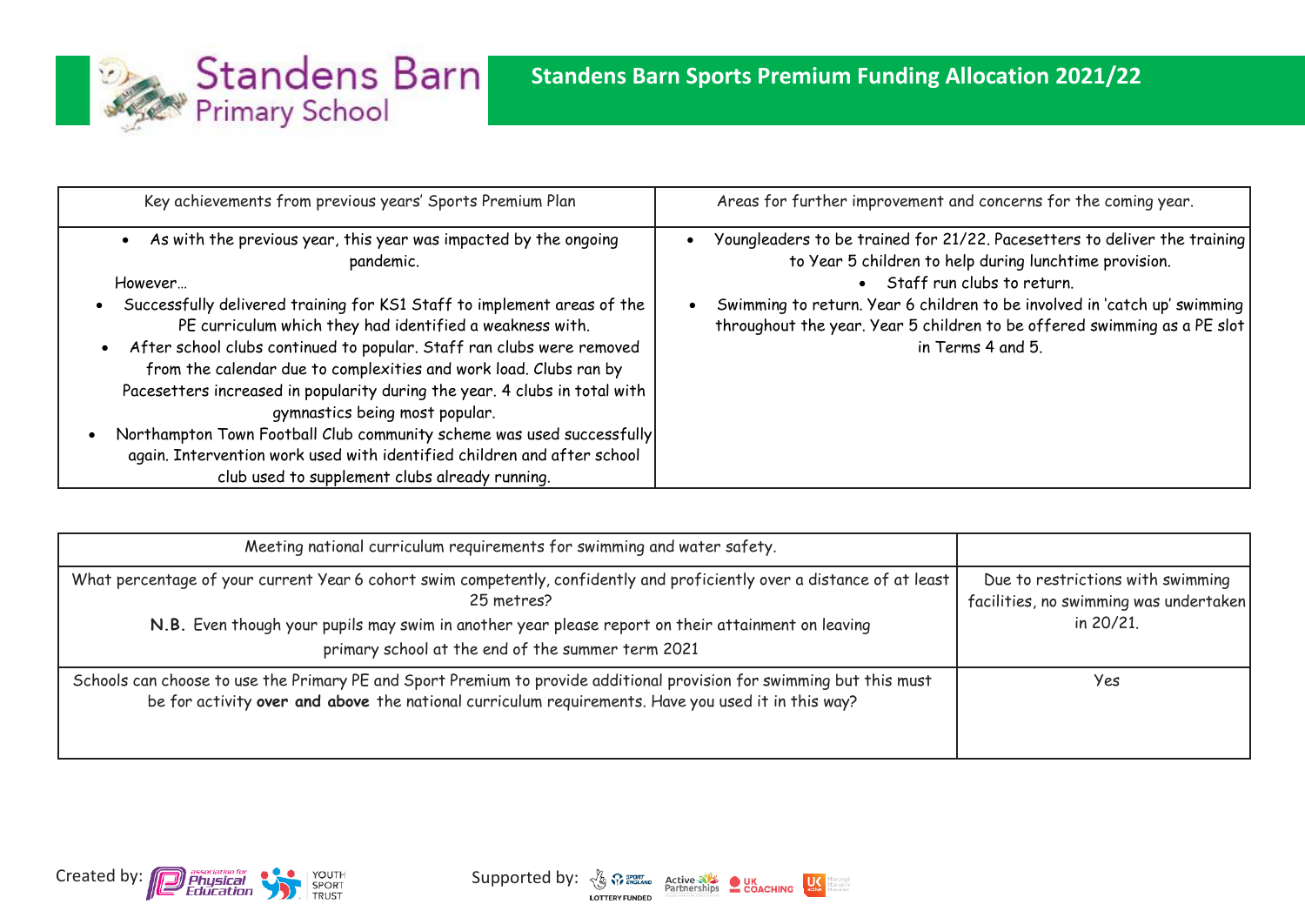## **Action Plan and Budget Tracking**

Capture your intended annual spend against the 5 key indicators. Clarify the success criteria and evidence of impact that you intend to measure to evaluate for pupils today and for the future.

| Academic Year: 2020/21                                                                                                                                                                         | Total fund allocated: f.                                                                                                                                                                                                 |                                                                                                                                                                 | Date Updated:                                                                                     |                                             |
|------------------------------------------------------------------------------------------------------------------------------------------------------------------------------------------------|--------------------------------------------------------------------------------------------------------------------------------------------------------------------------------------------------------------------------|-----------------------------------------------------------------------------------------------------------------------------------------------------------------|---------------------------------------------------------------------------------------------------|---------------------------------------------|
|                                                                                                                                                                                                | Key indicator 1: The engagement of all pupils in regular physical activity - Chief Medical Officer guidelines recommend that<br>primary school pupils undertake at least 30 minutes of physical activity a day in school |                                                                                                                                                                 |                                                                                                   |                                             |
| <b>Intent</b>                                                                                                                                                                                  | Implementation                                                                                                                                                                                                           |                                                                                                                                                                 | <b>Impact</b>                                                                                     |                                             |
| Your school focus should be clear<br>what you want the pupils to know<br>and be able to do and about<br>what they need to learn and to<br>consolidate through practice:                        | Make sure your actions to achieve<br>are linked to your intentions:                                                                                                                                                      | <b>Funding</b><br>allocated:                                                                                                                                    | Evidence of impact: what do<br>pupils now know and what can<br>they now do? What has<br>changed?: | Sustainability and suggested<br>next steps: |
| To provide support, development and<br>training for the Young Leaders<br>linitiative:<br>Training of new Young Leader<br>cohort in Term 1.<br>Resources to deliver Young<br>Leaders' sessions. | New Young Leader cohort trained<br>when 'Active Playgrounds' can be<br>resumed.<br>Money allocated to train new cohort<br>for the coming year and following<br>year.                                                     | Young Leaders<br>Training 'bolt on'<br>$costs = £150$<br>Northampton<br>SSP affiliation<br>with Youth<br>Sports Trust<br>membership =<br>£350<br>Total = $£500$ |                                                                                                   |                                             |



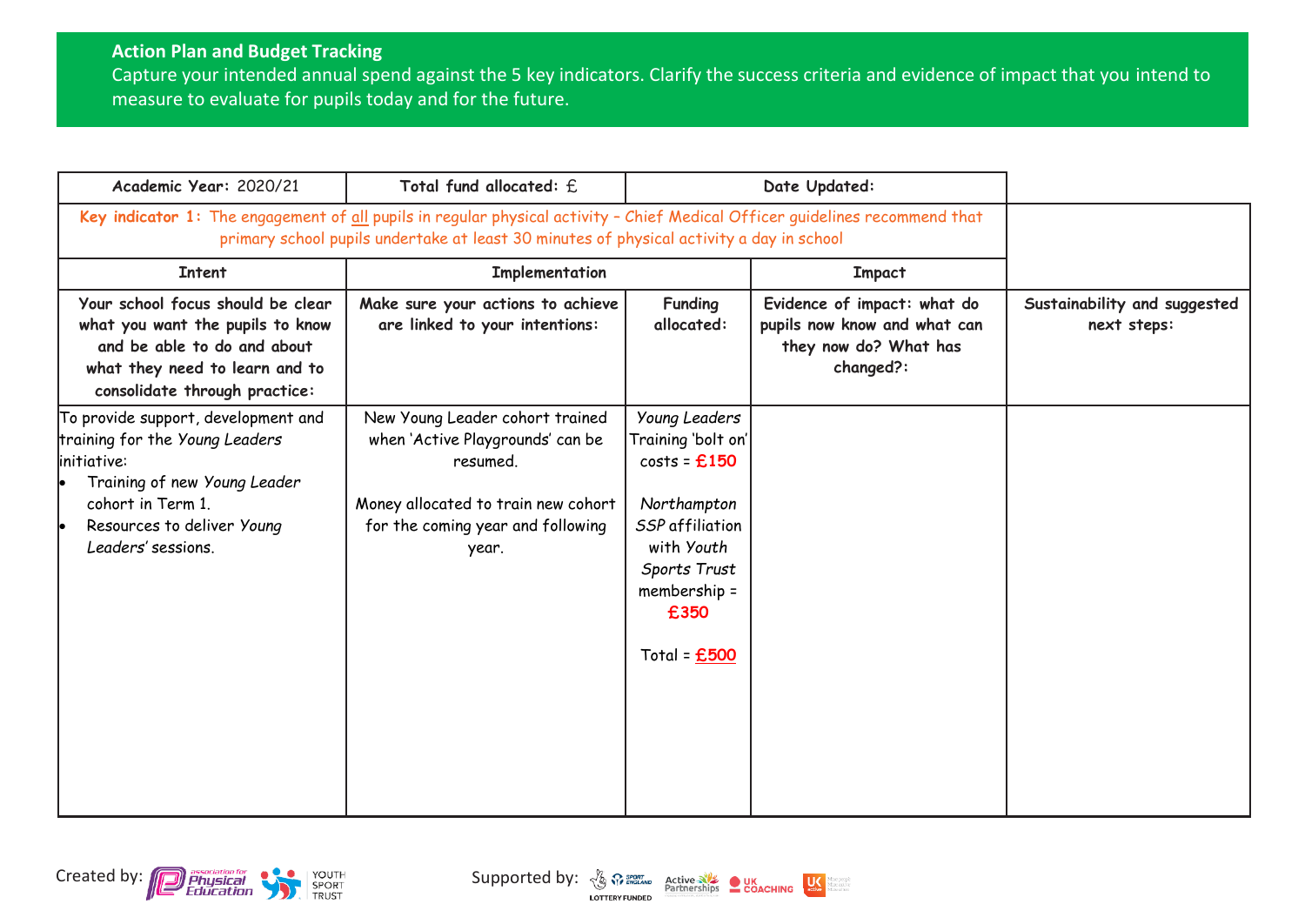| Key indicator 2: The profile of PESSPA being raised across the school as a tool for whole school<br>improvement                                                                                                                     |                                                                                                                            |                       |                                                                                                   |                                             |
|-------------------------------------------------------------------------------------------------------------------------------------------------------------------------------------------------------------------------------------|----------------------------------------------------------------------------------------------------------------------------|-----------------------|---------------------------------------------------------------------------------------------------|---------------------------------------------|
| Intent                                                                                                                                                                                                                              | Implementation                                                                                                             |                       | <b>Impact</b>                                                                                     |                                             |
| Your school focus should be clear what<br>you want the pupils to know and be<br>able to do and about<br>what they need to learn and to<br>consolidate through practice:                                                             | Make sure your actions to achieve<br>are linked to your intentions:                                                        | Funding<br>allocated: | Evidence of impact: what do<br>pupils now know and what can<br>they now do? What has<br>changed?: | Sustainability and suggested<br>next steps: |
| To ensure all pupils are able to access<br>high quality, active and well-resourced<br>PE lessons throughout the school.<br>On-going.<br>Dedicated TLR position for the<br>implementation of the SBPS Sports<br>Premium Action Plan. | AH to continue in the role of PE Co-<br>ordinator with a TLR for the co-<br>ordination of Sports Premium Grant<br>funding. | £1600                 |                                                                                                   |                                             |





dore people<br>dore active<br>dore of ten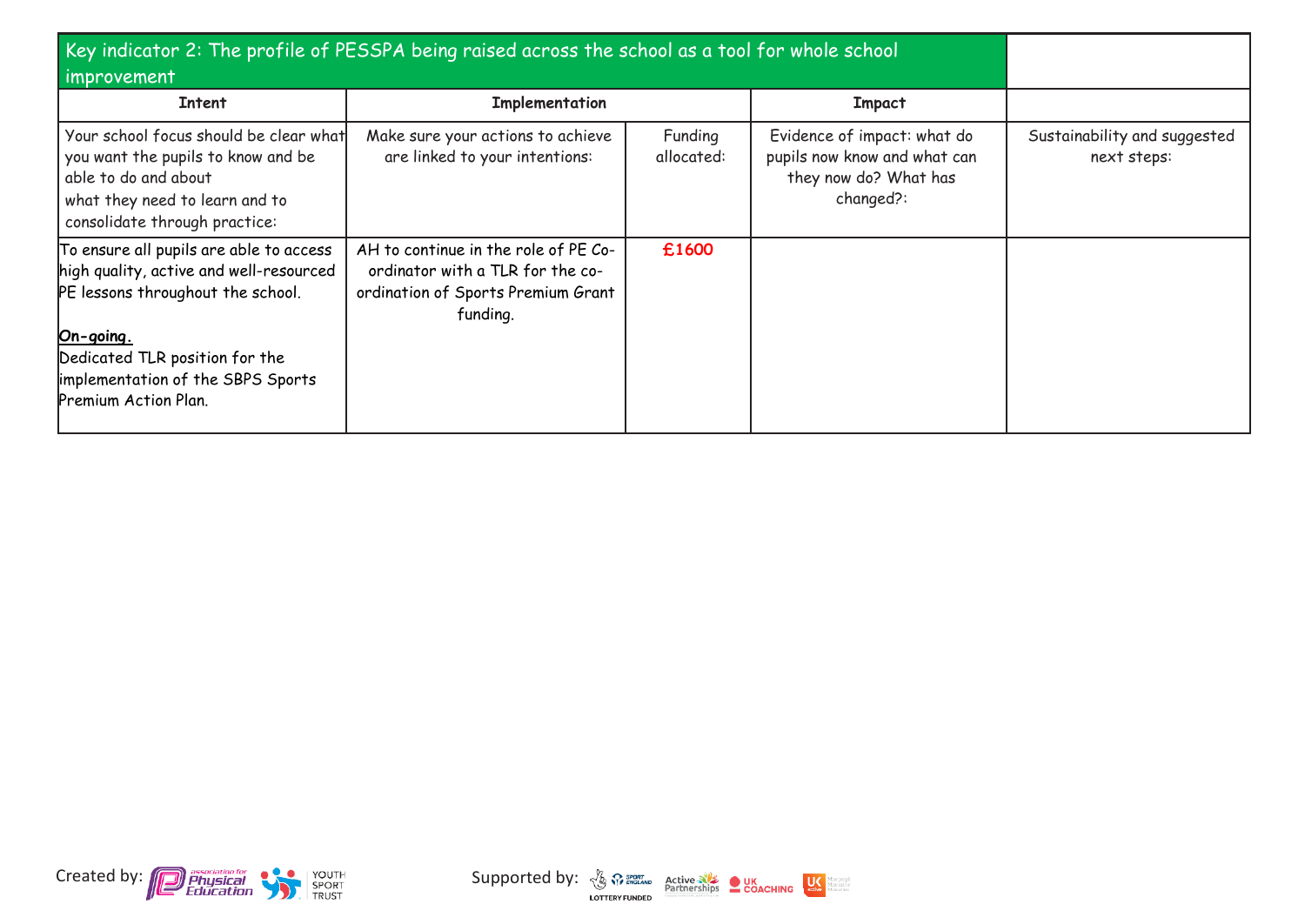|                                                                                                                                                                         | Key indicator 3: Increased confidence, knowledge and skills of all staff in teaching PE and sport                                                                                                                                                                                                                                                                                                             |                                               |                                                                                                   |                                             |
|-------------------------------------------------------------------------------------------------------------------------------------------------------------------------|---------------------------------------------------------------------------------------------------------------------------------------------------------------------------------------------------------------------------------------------------------------------------------------------------------------------------------------------------------------------------------------------------------------|-----------------------------------------------|---------------------------------------------------------------------------------------------------|---------------------------------------------|
| <b>Intent</b>                                                                                                                                                           | Implementation                                                                                                                                                                                                                                                                                                                                                                                                |                                               | <b>Impact</b>                                                                                     |                                             |
| Your school focus should be clear<br>what you want the pupils to know<br>and be able to do and about<br>what they need to learn and to<br>consolidate through practice: | Make sure your actions to<br>achieve are linked to your<br>intentions:                                                                                                                                                                                                                                                                                                                                        | Funding<br>allocated:                         | Evidence of impact: what do<br>pupils now know and what<br>can they now do? What has<br>changed?: | Sustainability and suggested<br>next steps: |
| Continue to up-skill teachers' subject<br>and pedagogical knowledge in areas of<br>the Standens Barn PE curriculum.<br><b>Time Scale</b><br>Pacesetters KS1 (Terms 1-6) | AH to source a Pacesetters coach<br>(Terms 1-6) Coaches and teachers<br>will work together to carry out<br>collaborative planning, demonstrate<br>a range of skills such as, basketball<br>and dance teaching skills and<br>evaluate and monitor progress.<br>AH to continue to monitor this over<br>the coming year and look at the<br>prospect of new coaches.                                              | £4,200                                        |                                                                                                   |                                             |
| Support the delivery of 'High Quality'<br>PE lessons by providing resources/<br>equipment to ensure every child is<br>actively engaged in physical activity.            | The school continues to operate on $a$<br>policy that all children should have<br>access to equipment in every lesson.<br>Although there has been a recent<br>stock take of the PE cupboard by<br>RC, funds have been allocated to<br>allow for any additional equipment to<br>be purchased. This also gives the<br>teaching staff confidence to be<br>more inventive and ambitious with<br>their PE lessons. | £1000                                         |                                                                                                   |                                             |
| YOUTH<br>Created by: <b>D</b> Physical                                                                                                                                  | Supported by: 3 PR SPORT TO BOOT AND<br><b>LOTTERY FUNDED</b>                                                                                                                                                                                                                                                                                                                                                 | <b>Active NE DUK</b><br>Partnerships COACHING | $\mathbf{U}$<br>reactive<br>rection                                                               |                                             |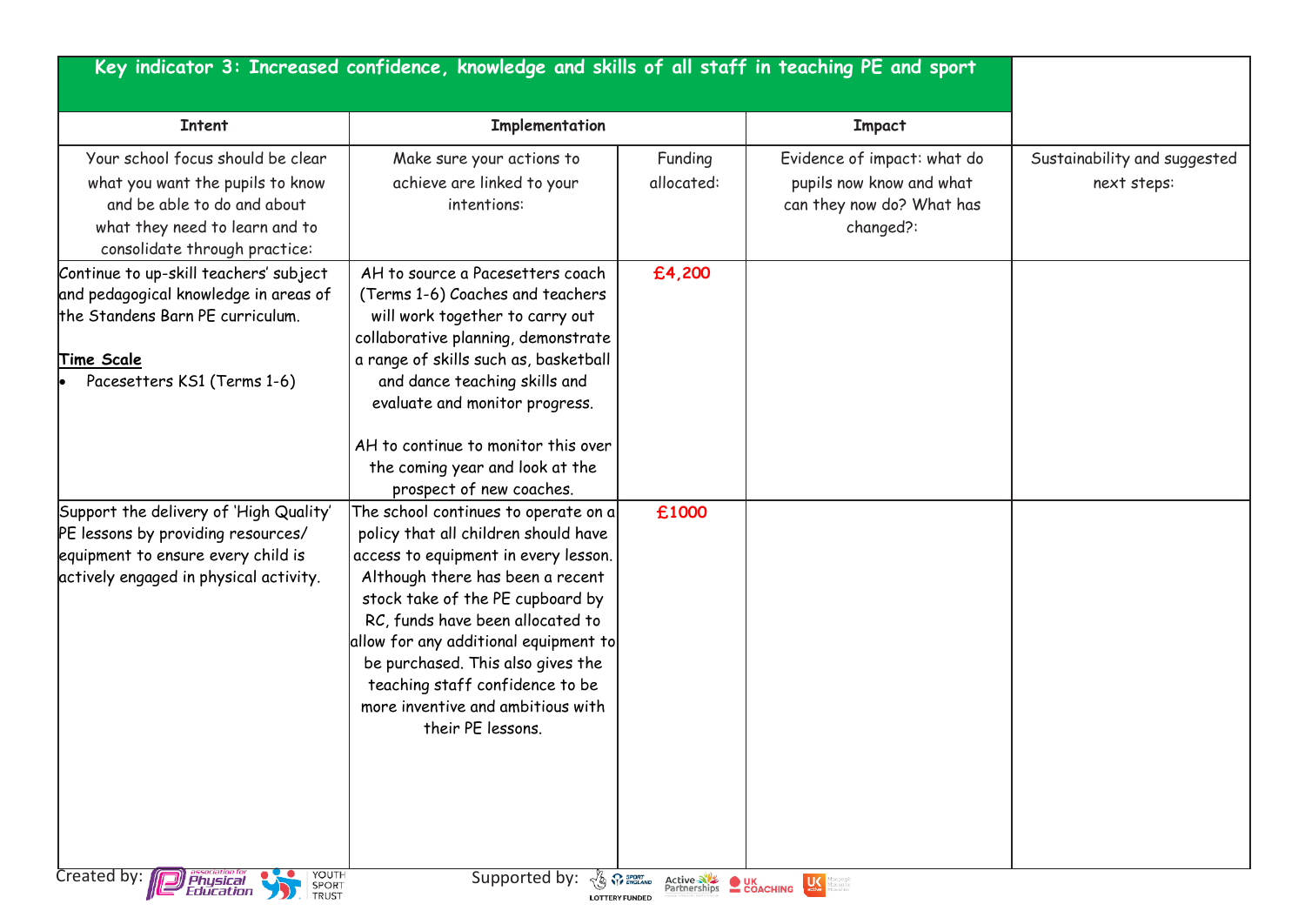|                                                                                                                                                                                                                                          | Key indicator 4: Broader experience of a range of sports and activities offered to all pupils                                         |                                                                                                                            |                                                                                                   |                                             |
|------------------------------------------------------------------------------------------------------------------------------------------------------------------------------------------------------------------------------------------|---------------------------------------------------------------------------------------------------------------------------------------|----------------------------------------------------------------------------------------------------------------------------|---------------------------------------------------------------------------------------------------|---------------------------------------------|
| <b>Intent</b>                                                                                                                                                                                                                            | Implementation                                                                                                                        |                                                                                                                            | <b>Impact</b>                                                                                     |                                             |
| Your school focus should be clear<br>what you want the pupils to know<br>and be able to do and about<br>what they need to learn and to<br>consolidate through practice:                                                                  | Make sure your actions to<br>achieve are linked to your<br>intentions:                                                                | Funding<br>allocated:                                                                                                      | Evidence of impact: what do<br>pupils now know and what<br>can they now do? What has<br>changed?: | Sustainability and suggested<br>next steps: |
| SBPS to subsidise clubs throughout the Pacesetter to continue to run clubs<br>year to allow children to access a range<br>of different sports.<br>The rationale is to ease the burden<br>often placed of parents.                        | both pre and post school to allow<br>the children access to a range of<br>sports. Current proposals are stated<br>within the funding. | Pre School<br><b>Gymnastics -</b><br>£1600<br>After School<br><b>Gymnastics -</b><br>£1600                                 |                                                                                                   |                                             |
| Swimming transport.<br>After last year's cancellation of<br>swimming, catch up will work in a<br>different manner this year.<br>AH will inquire into Swimming Lesson<br>availability and viability for both Year 5<br>and Year 6 pupils. | Money to be used to transport<br>children to and from school to<br>swimming venue.                                                    | £2,200                                                                                                                     |                                                                                                   |                                             |
| To provide an even wider range of<br>extra-curricular sports clubs in KS1 and<br>KS2 throughout the year.                                                                                                                                |                                                                                                                                       | All clubs run by<br>school staff will<br>incur no cost<br>Some extra-<br>curricular clubs<br>(e.g. Before-<br>School, Sea. |                                                                                                   |                                             |
| YOUTH SPORT<br>Created by: <b>Department</b>                                                                                                                                                                                             | Supported by: $\frac{1}{\sqrt{2}}$ $\frac{1}{\sqrt{2}}$ $\frac{1}{\sqrt{2}}$ $\frac{1}{\sqrt{2}}$                                     | Active NE UK<br>Partnerships COACHING<br><b>LOTTERY FUNDED</b>                                                             | $\frac{1}{\text{active}}$<br>amepeope<br>direactive<br>direnfien                                  |                                             |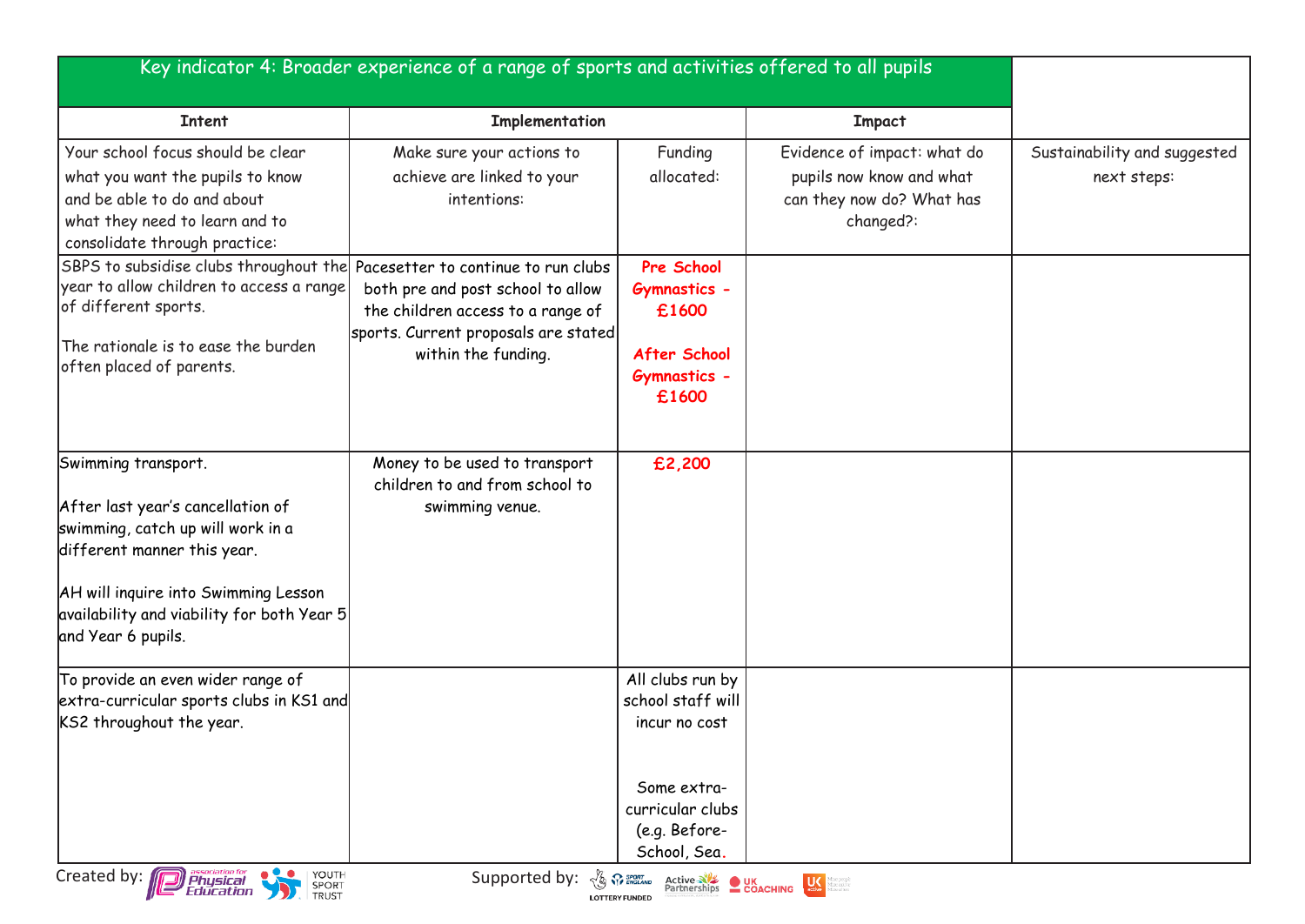|                                                                         | AH has inquired about Limelight's<br>availability for this year to add to<br>the schools extra curricula<br>activities.                                                                                                                                                                                                                                 | Limelight dance<br>company to run a<br>12 week dance<br>programme every<br>term over the<br>course of the<br>year.<br>Funded by the<br>Sports premium.<br>(Community link<br>with Limelight<br>Dance company)<br>$=$ £1,000 |  |
|-------------------------------------------------------------------------|---------------------------------------------------------------------------------------------------------------------------------------------------------------------------------------------------------------------------------------------------------------------------------------------------------------------------------------------------------|-----------------------------------------------------------------------------------------------------------------------------------------------------------------------------------------------------------------------------|--|
| Develop a rolling programme of intra-<br>school sports for KS1 and KS2. | All pupils have the opportunity to<br>engage in at least one competitive<br>event within school, outside of<br>Sports Day.<br>AH and WC to organise<br>competitions. RC to ensure<br>competitions are resourced and all<br>equipment is audited before-hand;<br>any new kit will be ordered in good<br>time. Medals and certificates<br>organised by AH | Medals and<br>resources =<br>£200                                                                                                                                                                                           |  |





dore people<br>dore active<br>dore of ten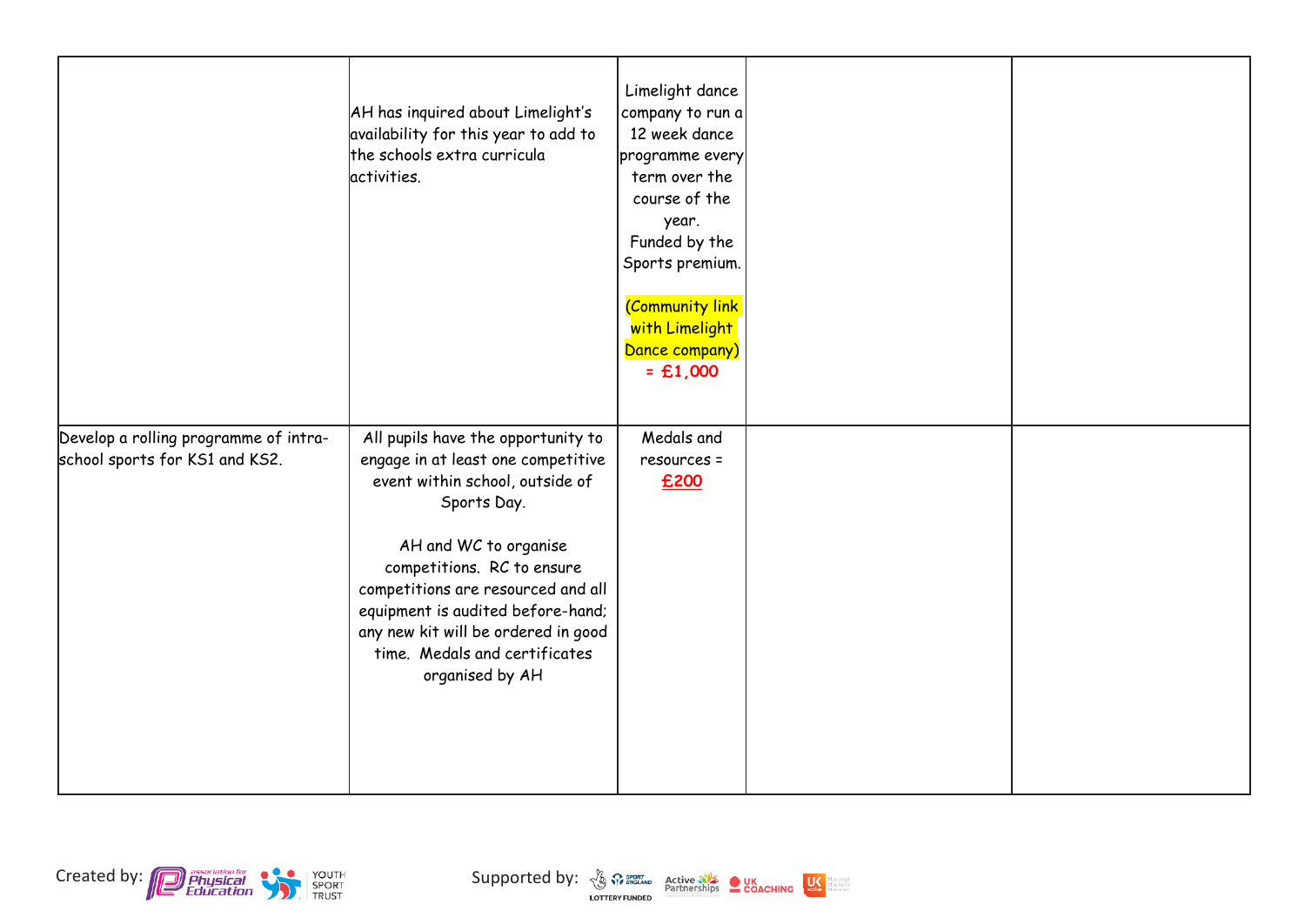| Link with NTFC who provide an after | NTFC community link has changed              | £5850 |  |
|-------------------------------------|----------------------------------------------|-------|--|
| school club.                        | this year with a mentor being in the $\vert$ |       |  |
|                                     | school on a Monday to work with              |       |  |
|                                     | various children. Mentor to also run         |       |  |
|                                     | a lunchtime club as well as a an             |       |  |
|                                     | afterschool club which is factored           |       |  |
|                                     | into the price.                              |       |  |
|                                     |                                              |       |  |



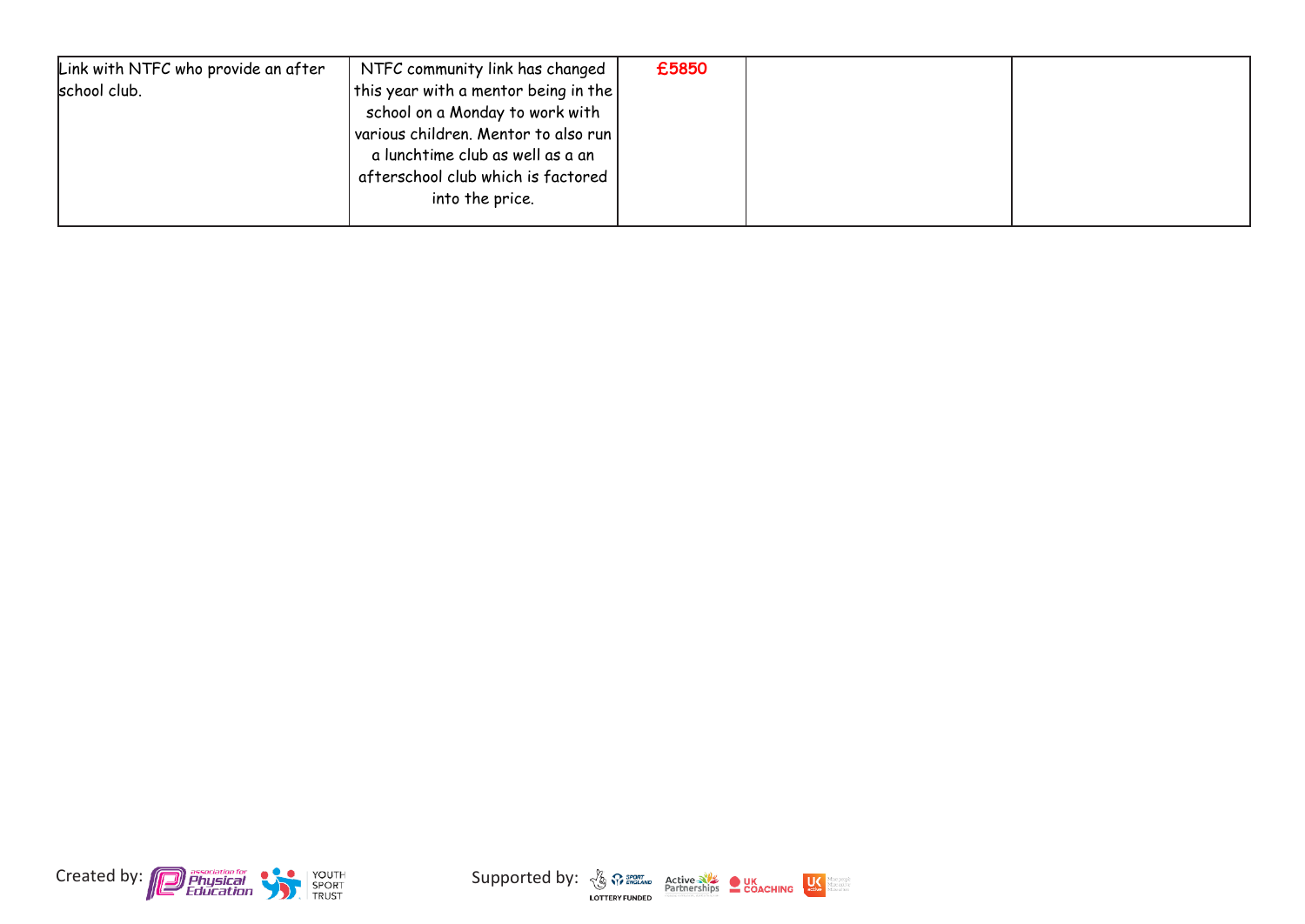|                                                                                                                                                                         | Key indicator 5: Increased participation in competitive sport                                                                                                                                                                                                                                                                       |                                          |                                                                                                   |                                             |
|-------------------------------------------------------------------------------------------------------------------------------------------------------------------------|-------------------------------------------------------------------------------------------------------------------------------------------------------------------------------------------------------------------------------------------------------------------------------------------------------------------------------------|------------------------------------------|---------------------------------------------------------------------------------------------------|---------------------------------------------|
| <b>Intent</b>                                                                                                                                                           | Implementation                                                                                                                                                                                                                                                                                                                      |                                          | <b>Impact</b>                                                                                     |                                             |
| Your school focus should be clear<br>what you want the pupils to know<br>and be able to do and about<br>what they need to learn and to<br>consolidate through practice: | Make sure your actions to<br>achieve are linked to your<br>intentions:                                                                                                                                                                                                                                                              | <b>Funding</b><br>allocated:             | Evidence of impact: what do<br>pupils now know and what<br>can they now do? What has<br>changed?: | Sustainability and suggested<br>next steps: |
| To host a range of inter-school<br>competitions with local primaries at<br>Standens Barn throughout the year in<br>KS2.                                                 | In-line with the NTSSF fixture<br>programme, Standens Barn (the hub<br>school) is listed as one of the 'host<br>schools' for competitive sport in the<br>2021-2022 fixtures list for a range<br>of sports.<br>AH and WC to continue to liaise with<br>other local primary schools and                                               | N/A                                      |                                                                                                   |                                             |
|                                                                                                                                                                         | ensure invites are handed out in<br>good time.<br>AH to ensure competitions are<br>resourced and all equipment is<br>audited before-hand; any new kit<br>will be ordered in good time. Medals<br>and certificates organised by RC                                                                                                   |                                          |                                                                                                   |                                             |
| To play regular competitive fixtures<br>against other schools in a range of<br>sports throughout the year.<br>YOUTH<br>Created by: <b>Physical</b>                      | Term 1 - Term 6. Rolling programme <br>of competitive fixtures in a range of<br>sports.<br>AH and WC to co-ordinate fixtures<br>through the NTSSF.<br>All children in KS2 have the<br>opportunity to play competitively<br>against other schools on a regular<br>Supported by: $\sqrt{\xi_0}$ $\Omega$ $\mathbb{S}_{\text{measym}}$ | £200 for<br><b>NTSSF</b><br>partnership. | Active NE OUK Partnerships COACHING                                                               |                                             |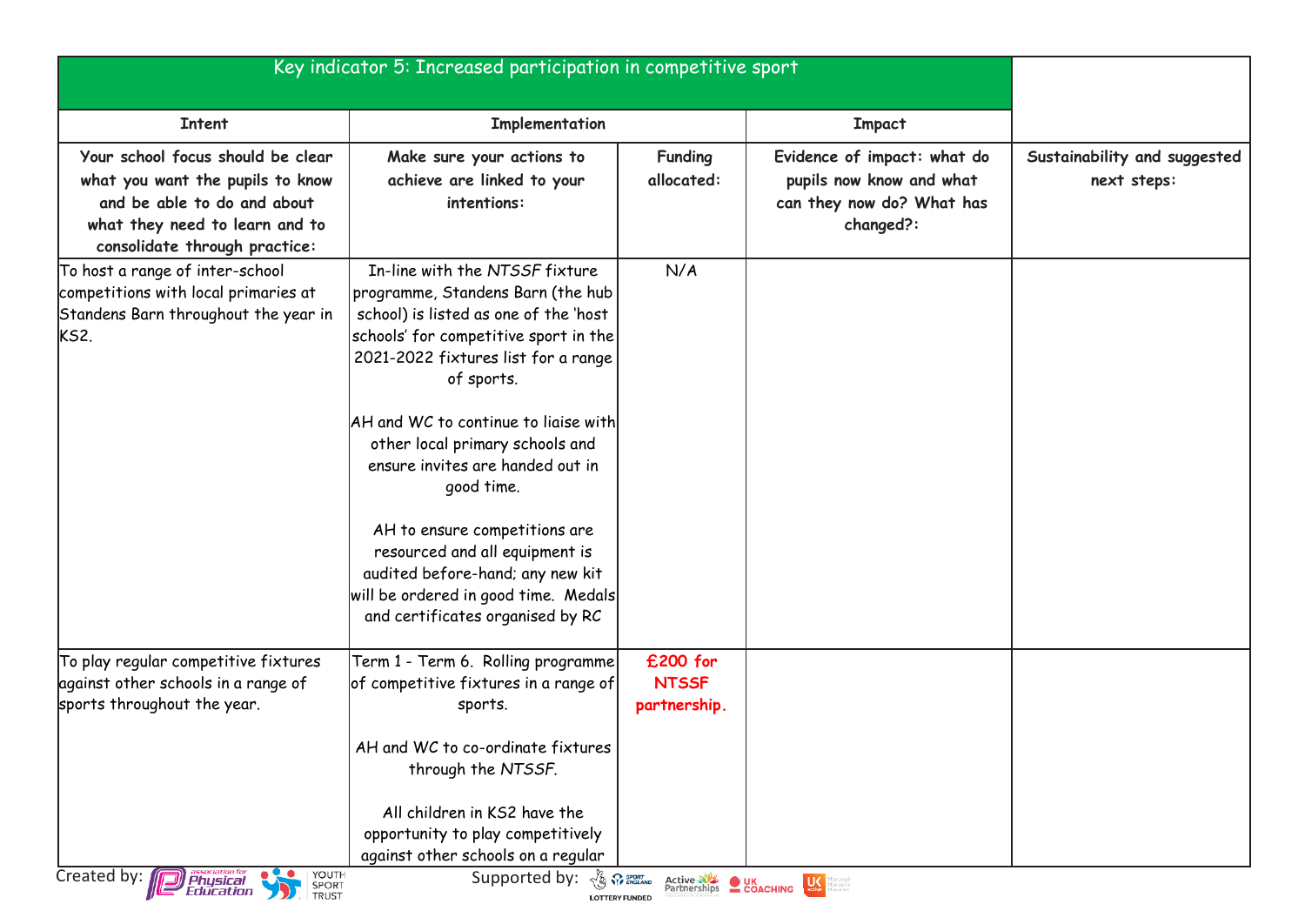|                                                                                                                    | basis.<br>Children in KS1 have the opportunity<br>to play in multi-skills NTSSF<br>festivals throughout the year.                                                                                                               |                  |  |
|--------------------------------------------------------------------------------------------------------------------|---------------------------------------------------------------------------------------------------------------------------------------------------------------------------------------------------------------------------------|------------------|--|
| To participate in cluster sporting<br>competitions with other schools in a<br>range of sports throughout the year. | Term 1 - Term 6. Programme of<br>Level 2 competitions in a range of<br>sports throughout the year.<br>Progression to Level 3 competitions<br>if successful at Level 2.                                                          | Allocated above. |  |
| To participate in the 2020/21 Strictly<br>Come Dancing inter-school competition*<br>Subject to guidance.           | Money to be allocated to this as it<br>has been successful in previous<br>years. Although the current climate<br>may not allow for this to happen,<br>allocated money can be used if it is<br>allowed later in the school year. | £500             |  |

| <b>Yearly Allocation</b>                  | £19420 |
|-------------------------------------------|--------|
| Money left over<br>from previous<br>year. | £1302  |
| Total                                     | £20722 |
| Total Projected<br>Spend                  | £20450 |
| Current Surplus                           | £272   |